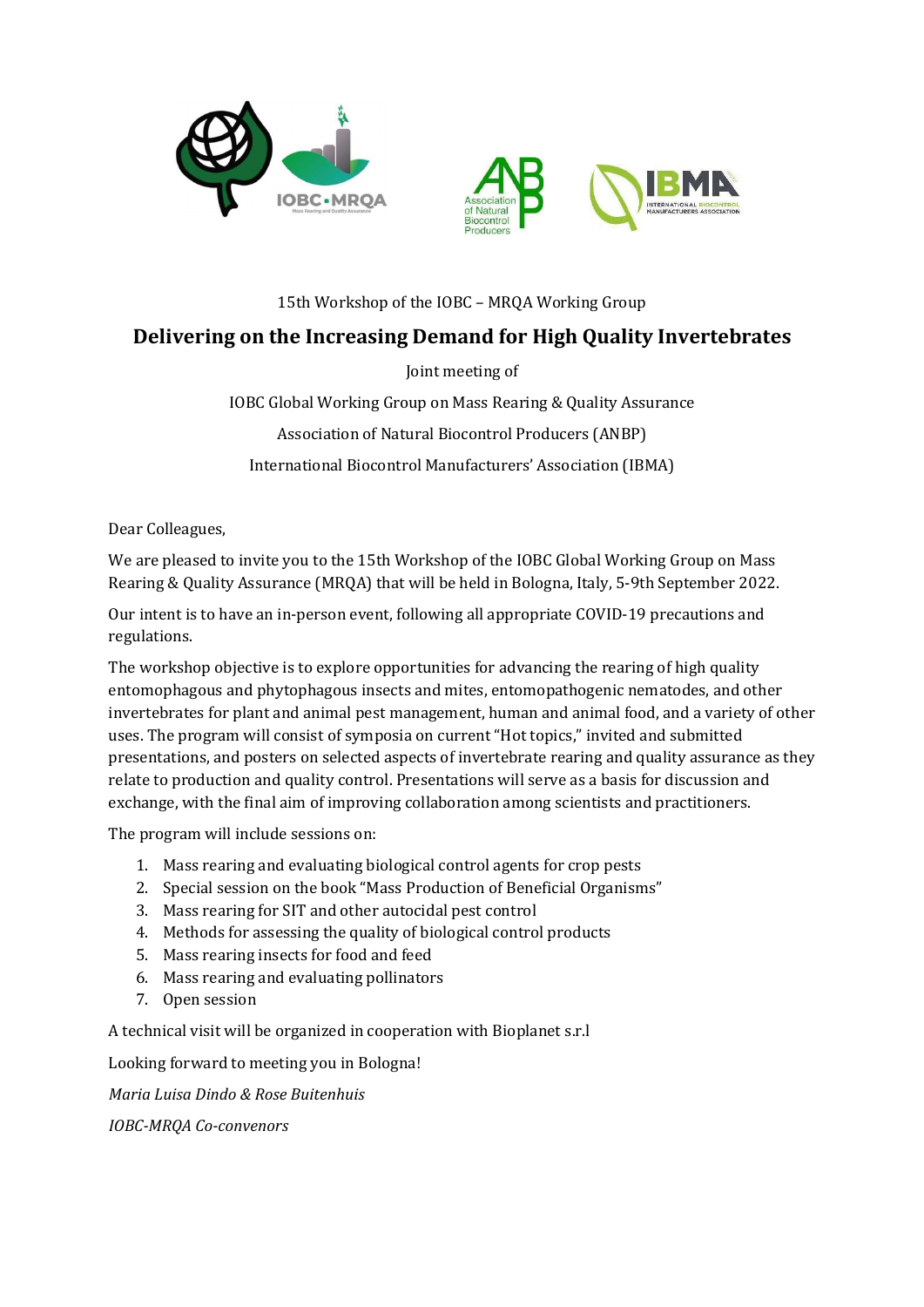# Call for abstracts

Those who wish to present a paper, or a poster are invited to submit an abstract before **May 20**, 2022. Abstracts will be evaluated for significance and appropriateness to the Working Group mission by a scientific committee appointed by the organizers. By June 10, 2022, the presenting author will be notified whether the abstract has been accepted for a presentation or a poster.

The guidelines for presentations will be available on the website www.mrqa.eu/workshop2022/.

#### Instructions for Abstracts

Abstracts are to be written in English, and must include:

- The title of the paper, not exceeding 100 characters, spaces included.
- List the author and co-author(s), including contact details.
- An overview of the objectives, methods, results, and conclusions (text not exceeding 2000 characters, spaces included)
- A list of up to 5 key words.

Please identify the session theme that fits best with the subject of the paper. Preliminary session themes are listed on the website www.mrqa.eu/workshop2022/

Abstracts are to be submitted via the website www.mrqa.eu/workshop2022/abstract/

#### Each applicant can submit up to two abstracts.

## Registration

All participants, including those who wish to present a paper or poster, are required to complete the registration form on the website (www.mrqa.eu/workshop2022/).

Registrations will open on March 21st .

Registration fees will be as follows:

|                         | Early bird<br>(until June 20, 2022) | Late<br>(after June 20, 2022) |
|-------------------------|-------------------------------------|-------------------------------|
| Regular IOBC member     | <b>EUR 450</b>                      | <b>EUR 550</b>                |
| Regular non-member*     | <b>EUR 550</b>                      | <b>EUR 650</b>                |
| Student** IOBC member   | <b>EUR 300</b>                      | <b>EUR 350</b>                |
| Student** non-member*   | EUR 350                             | <b>EUR 400</b>                |
| Accompanying persons*** | <b>EUR 100</b>                      | EUR 150                       |

The registration fee covers participation in all sessions, conference materials, welcome reception (on September 5th), coffee breaks, lunches (on September 6th, 7th and 8th), social dinner, and excursion to Bioplanet.

\*When registering for the meeting as a non-member, the participant will be entitled to become a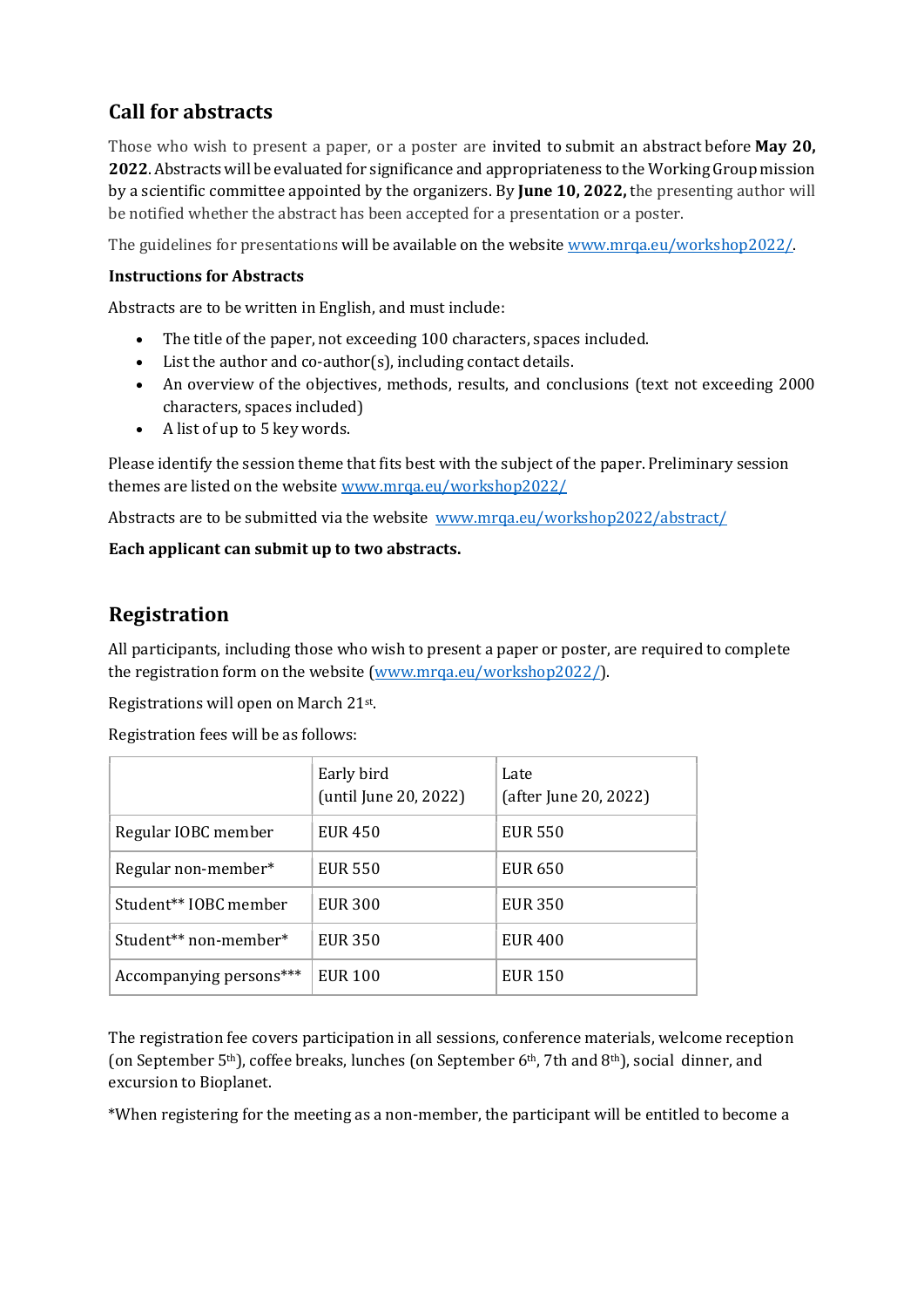member of the IOBC Regional Section of their geographic region without any additional cost for a period of one year. A membership application through the IOBC Regional Section websites is still required.

\*\*Students need to provide a letter from their advisor confirming their student status, that is to accompany their registration.

\*\*\* Accompanying persons are invited to join the workshop participants for the welcome reception, social dinner and excursion to Bioplanet . Touristic tours (not included in the programme) can be organized on request.

Note, we are unable to provide refunds for registration costs for any cancellations made after July 20th, 2022. Before that date, a fee of 20 euros will be deducted from the refund for administrative expenses.

# Student and Early Career Professional travel awards

To encourage participation of students and early career professionals, IOBC Global is offering travel awards of up to €500 per grantee for attendees from the West Palearctic IOBC Region and up to  $€1,000$  per grantee for attendees travelling from other regions. . The following eligibility requirements apply:

- 1. The grantee must be a paying member of an IOBC region.
- 2. The grantee must be age 35 or under at the time of the workshop.
- 3. The grantee must be engaged in a field of study relevant to IOBC-MRQA. Work on IPM systems where biocontrol is a strong component can be eligible.
- 4. The grantee must present in person during the meeting (oral or poster acceptable).
- 5. Successful grantees are required to write a short item for the IOBC-Global newsletter.

Applicants must describe in 2000 characters, spaces included, or less how their work contributes to the objectives of this working group. They must also include a current CV as well as the abstract for their presentation or poster. As only a limited number of grants is available, the convenors will make a selection based on the contributions that best fit the goal of the meeting.

Applications must be submitted by e-mail to the MRQA convenors, Maria Luisa Dindo (marialuisa.dindo@unibo.it) and Rose Buitenhuis (rose.buitenhuis@vinelandresearch.com).

The deadline for submission of applications is **May 10th, 2022**. Award winners will be notified by June 10th, 2022 to allow enough time for travel arrangements and registration.

### Venue and accommodations

The meeting will take place at the Giorgio Prodi Room of the San Giovanni in Monte complex (Piazza San Giovanni in Monte 2, Bologna).

Participants are expected to make their own reservations for their accommodation.

The following hotels are all located in the vicinity of the workshop venue.

• Albergo Garisenda \*\* http://www.albergogarisenda.com/albergo.php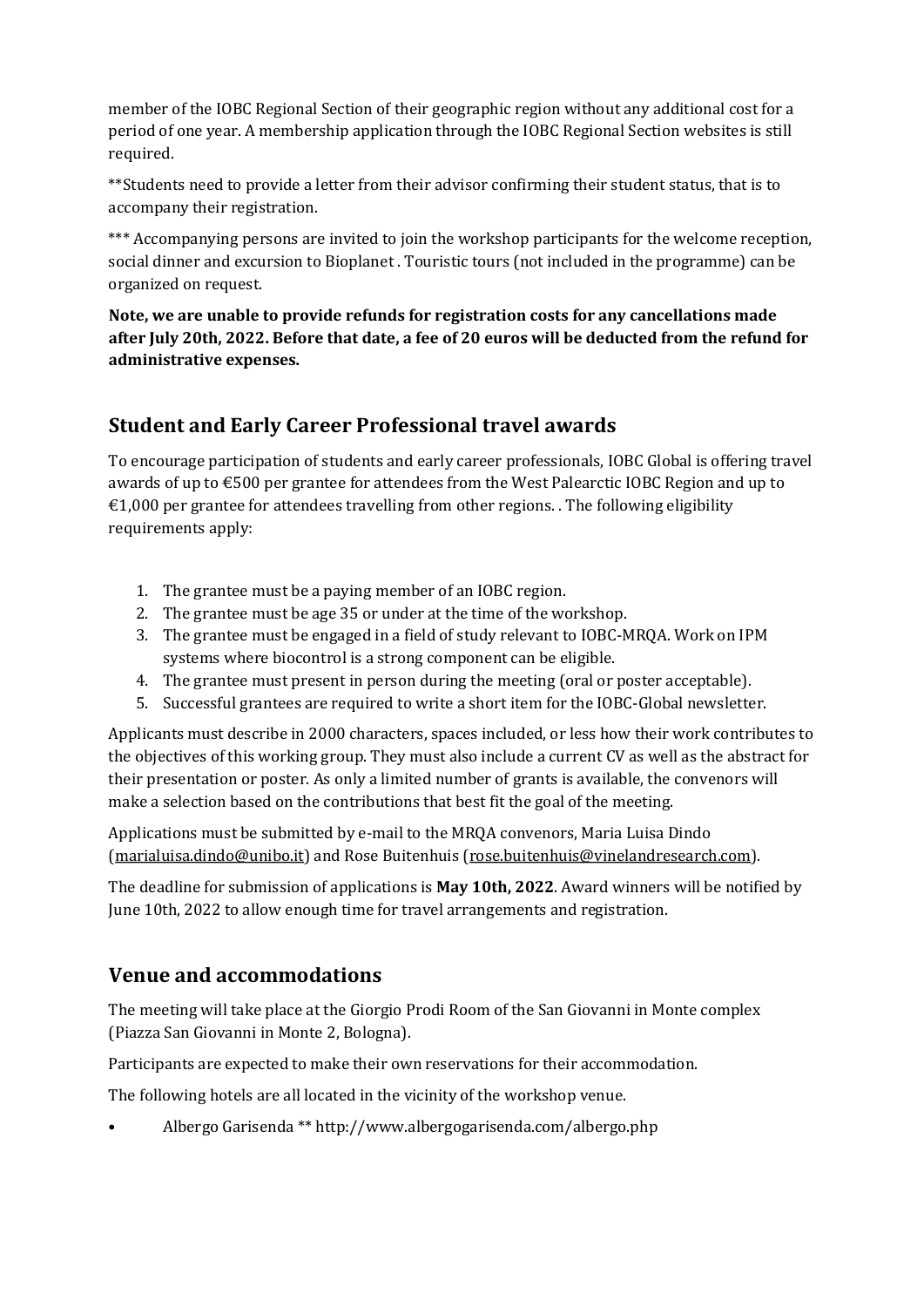- Hotel Roma \*\*\* https://www.hotelroma.biz/
- Albergo delle Drapperie \*\*\* https://www.albergodrapperie.com/
- Hotel Pedrini \*\*\* https://www.hotelpedrini.it/
- Best Western Hotel San Donato \*\*\*\* https://www.hotelsandonato.it/
- Art Hotel Commercianti \*\*\*\* https://www.art-hotel-commercianti.com/

The following hostels are especially suggested to young participants (the third is quite close to the railway station, a little decentralized from the congress venue)

- Il Castello Hostel Boutique: http://ilcastellohostelboutique.hotelsbologna24.com/it/
- Dopa Hostel: https://www.dopahostel.com/it/
- Combo: https://thisiscombo.com/it/location/combo-bologna/

# COVID-19 regulations

Our intent is to have an in-person event, following all appropriate COVID-19 precautions and regulations. In the unlikely case that an in-person event will not be possible due to changed travel and public health advisories, we will do our best to change to a virtual format.

We will regularly update the conference website to keep attendees informed about COVID-19 regulations that apply to access Italy and the workshop.

We strongly advice participants to arrange for travel insurance. The organizing committee is not taking any responsibility for travel and accommodation expenses, for example in case of cancellation.

### Visas

Obtaining a visa for travel to Italy is the responsibility of the attendees. We can offer formal invitation letters if required, please contact the organizers.

# **Contacts**

For queries regarding sponsorship, display space, or logistics, please contact:

Irene Lenci Eikon Communication ph. +39 051 6238522 organizingsecretariat@eikoncommunication.com www.eikoncommunication.com

For queries regarding the workshop topics and symposia, please contact:

Maria Luisa Dindo Department of Agricultural and Food Sciences (DISTAL) Alma Mater Studiorum Università di Bologna